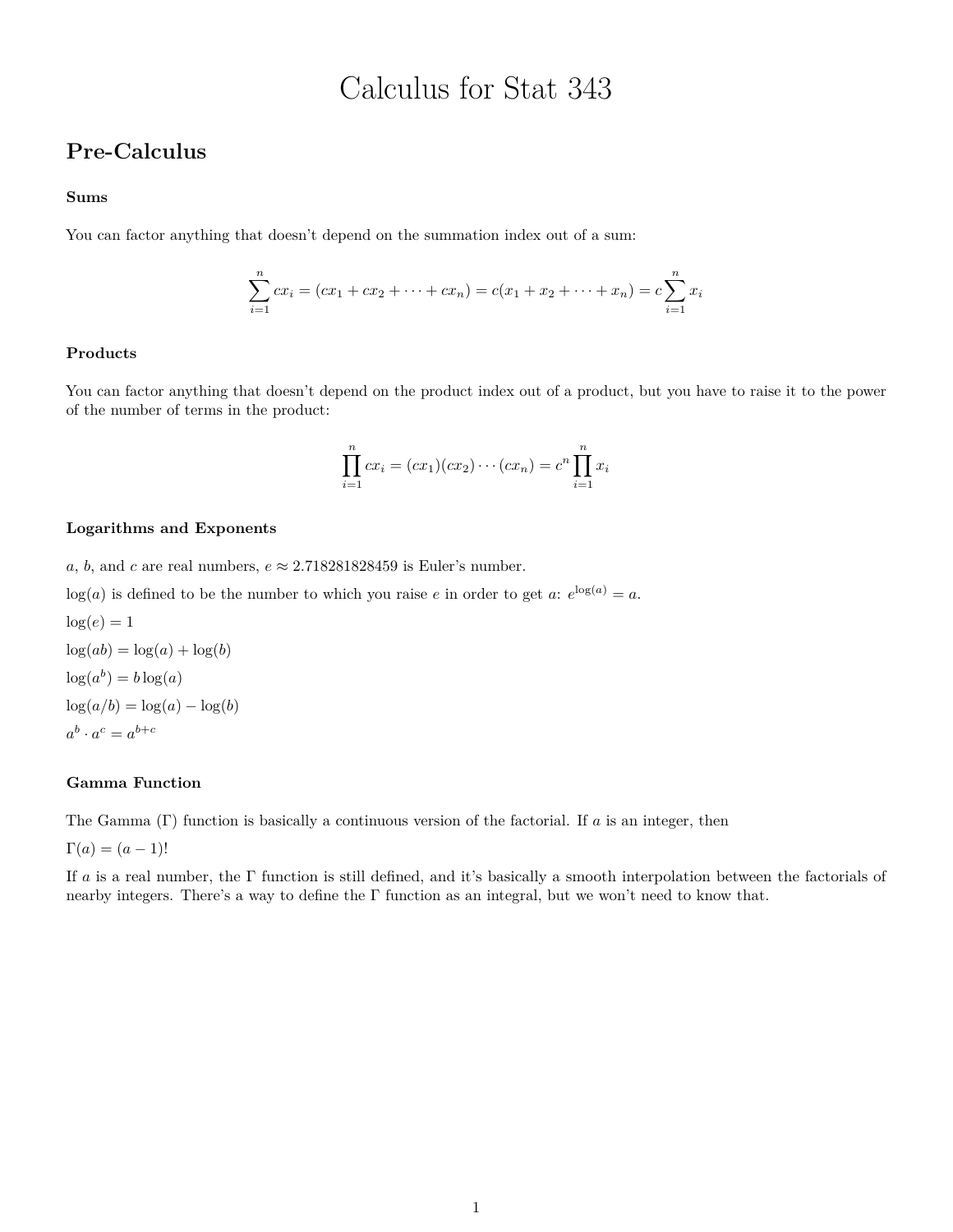# **Differential Calculus in One Variable**

# **Chain rule:**

Suppose *f* and *g* are functions, and define *h* by  $h(x) = f(g(x))$ . Then  $h'(x) = f'(g(x)) \cdot g'(x)$ 

# **Derivative of a polynomial:**

If  $a \neq 0$  then  $\frac{d}{dx}x^a = ax^{a-1}$ 

Two special cases that come up a lot are  $a = -1$  and  $a = -2$ :

If  $a = -1$  then  $\frac{d}{dx} \frac{1}{x} = \frac{d}{dx} x^{-1} = -1x^{-2} = \frac{-1}{x^2}$ If  $a = -2$  then  $\frac{d}{dx} \frac{1}{x^2} = \frac{d}{dx} x^{-2} = -2x^{-3} = \frac{-2}{x^3}$ 

#### **Derivative of an exponential:**

$$
\frac{d}{dx}e^x = e^x
$$

In combination with the chain rule, we get  $\frac{f(x,y)}{f(x,y)}$ 

$$
\frac{d}{dx}e^{f(x)} = e^{f(x)}f'(x)
$$

## **Derivative of a logarithm:**

 $\frac{d}{dx}$  log(*x*) =  $\frac{1}{x}$ 

In combination with the chain rule, we get

 $\frac{d}{dx}$  log( $f(x)$ ) =  $\frac{1}{f(x)}f'(x)$ 

#### **Finding maximum and minimum of a function**

To find a maximum or minimum of a function  $f(x)$ , we can often use this procedure:

- 1. Find a **critical point**  $x^*$  by setting the first derivative to 0 and solving for  $x$ .
- 2. Verify that the critical point is a maximum or minimum; in this class, we will typically use the second derivative test to do this:
	- 1. If  $f''(x^*) > 0$  (at the critical point), the critical point is a **local minimum** of *f*
	- 2. If  $f''(x) > 0$  (at all values of x), the critical point is a **global minimum** of *f*
	- 3. If  $f''(x^*) < 0$  (at the critical point), the critical point is a **local maximum** of *f*
	- 4. If  $f''(x) < 0$  (at all values of x), the critical point is a **global maximum** of f

Let's illustrate by finding an extreme point of the function  $f(x) = 3x^2 - 12x + 14$  and seeing whether it is a local or global minimum or maximum.

Step 1: Find a critical point

$$
\frac{d}{dx}f(x) = \frac{d}{dx}3x^2 - 12x + 14 = 6x - 12 = 0
$$

Solving for *x*, we find that  $x^* = 2$  is a critical point.

Step 2: Determine whether the critical point is a maximum or minimum, and whether it is local or global

$$
\frac{d^2}{dx^2}f(x) = \frac{d^2}{dx^2}3x^2 - 12x + 14 = \frac{d}{dx}6x - 12 = 6
$$

Since the second derivative is positive for all values of x, the critical point  $x^* = 2$  is a global minimum of f. Here's a picture: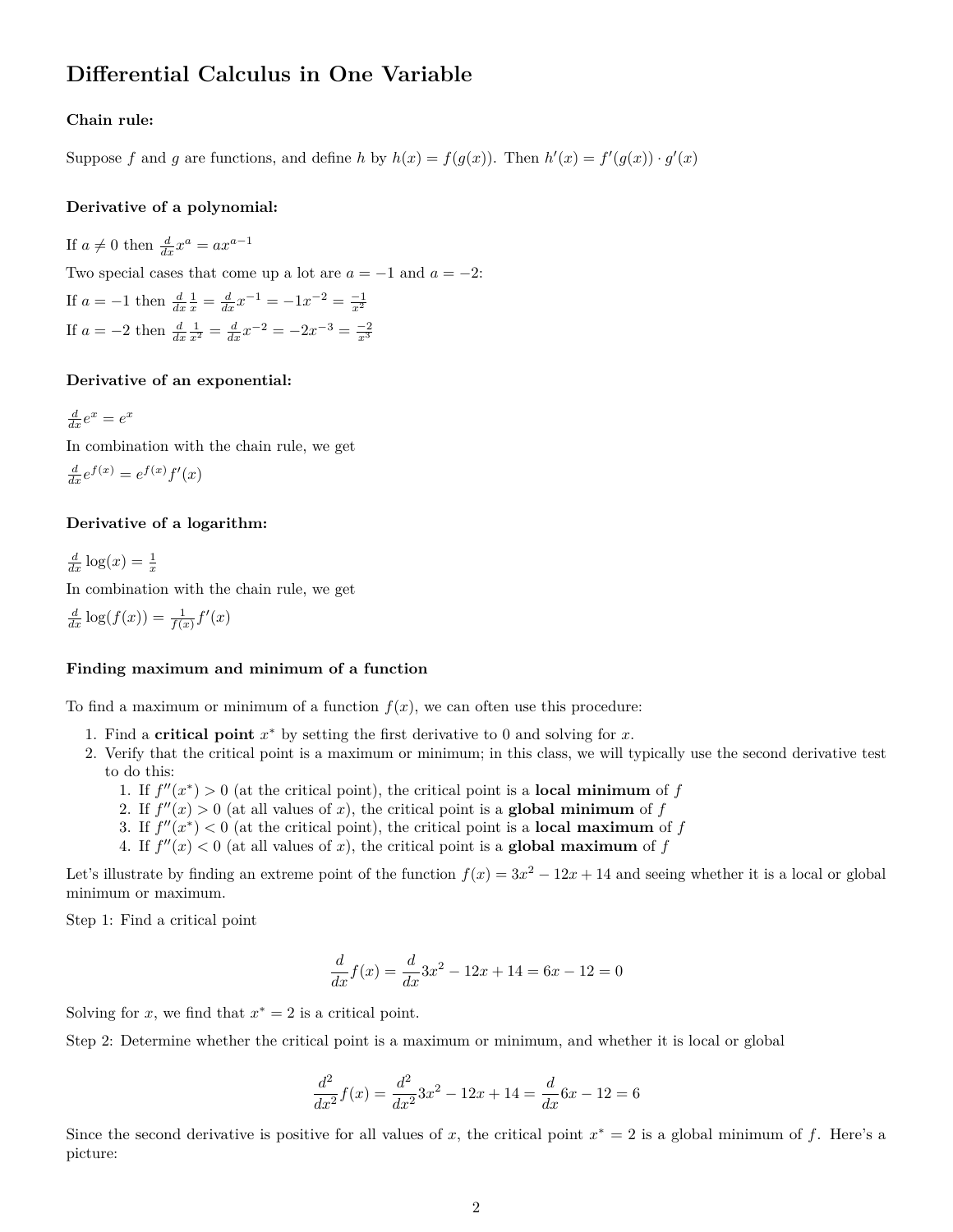

#### **Taylor's Theorem**

I adapted this statement of Taylor's theorem from Wikipedia: [https://en.wikipedia.org/wiki/Taylor%27s\\_theorem#Taylor'](https://en.wikipedia.org/wiki/Taylor%27s_theorem#Taylor) [s\\_theorem\\_in\\_one\\_real\\_variable](https://en.wikipedia.org/wiki/Taylor%27s_theorem#Taylor)

Let  $k \geq 1$  be an integer and suppose that the function  $f : \mathbb{R} \to \mathbb{R}$  is k times differentiable at the point  $a \in \mathbb{R}$ . Define the *k*-th order polynomial approximation to *f* centered at *a* by

 $P_k(x) = f(a) + f'(a)(x - a) + \frac{f''(a)}{2!}(x - a)^2 + \cdots + \frac{f^{(k)}(a)}{k!}$  $\frac{\partial^{(i)}(a)}{\partial k!}(x-a)^k$ 

Then there exists a function  $h_k : \mathbb{R} \to \mathbb{R}$  such that:

- $f(x) = P_k(x) + h_k(x)(x a)^k$  and
- $\lim_{x\to a} h_k(x) = 0$

(You can get more specific about what the function  $h_k$  looks like and rates of convergence to 0, but we don't need to do that.)

The main points are:

- 1. For values of x near  $a$ , the function  $f(x)$  can be well approximated by a polynomial, and the polynomial's coefficients can be obtained by the derivatives of *f*.
- 2. The approximation is better if you use a higher degree polynomial.